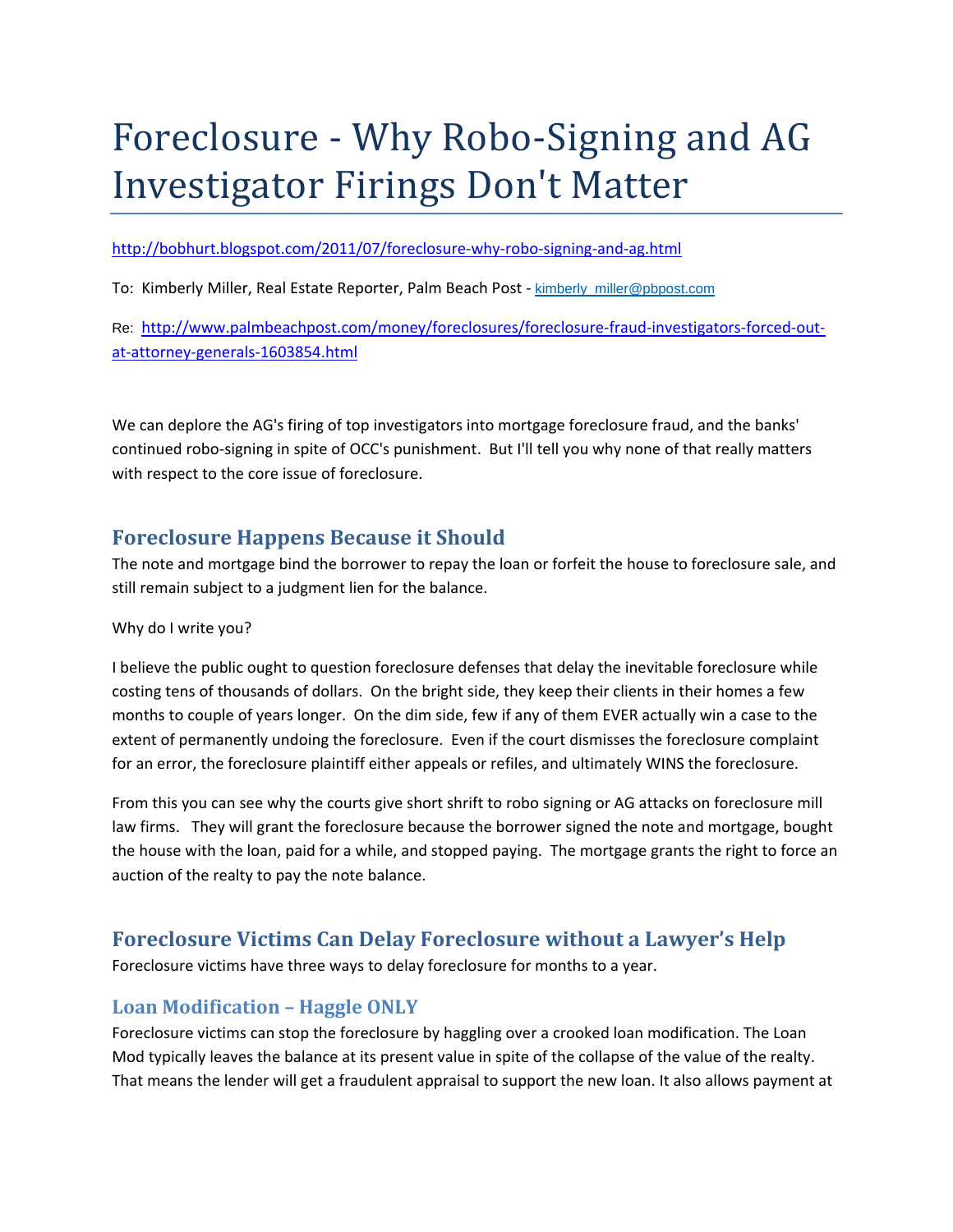the 40‐year rate, and requires a big balloon payment in 5 or 10 years, a payment the typical borrower will not have the ability to make.

#### **Short Sale**

Then, the foreclosure victim can stop haggling and reject the loan mod at the moment before signing, and do a short sale. Most lenders hate short sales because they get more money by foreclosing. But a foreclosure sale will produce less revenue than the short sale, and that will end up cheating the mortgage insurer. So, the foreclosure victim should ask the servicer for the contact info on the mortgage insurer and ask the insurer to hammer the lender into approving the short sale, thereby avoiding a federal crime. The lender must, by law, mitigate the insurer's loss.

#### **Keys for Cash**

At the last minute, the foreclosure victim can stop the short sale and ask the lender for or deed for cash in lieu of foreclosure. In this arrangement, the lender gives the foreclosure victim \$5,000 or \$10,000 to leave the house "broom‐clean" and hand over the keys to the servicer. Short Sale and Deed in Lieu both go much easier on the credit rating than out‐and‐out foreclosure.

#### **Use Savings to Buy an Auction House**

The foreclosure victim can execute the above three stall tactics without the assistance of an attorney. Meanwhile, the victim can save the money the victim would have paid to the attorney, the same money the victim would have given to the mortgage servicer as house payments. After taking those savings of \$20,000 to \$30,000, plus the Keys‐for‐Cash money, the typical foreclosure victim will have enough money to buy a nice house for cash at a foreclosure auction. Properties sell at auction for 1/5 to 1/6 of their 2007 values. In effect, the crafty foreclosure victim can walk away from a nasty foreclosure mess with no mortgage, a house free and clear, and sufficient collateral to qualify for small loans even with bad credit.

## **HOW TO WIN and Permanently Defeat the Foreclosure.**

With proof of torts or breaches underlying a mortgage, the defender attorney can negotiate for a settlement with the lender. Lenders avoid public attention on such offenses because they know the public would otherwise RUSH to uncover the violations and sue accordingly. This would make the lender go broke because of exposure of years of predatory lending policies. Such policies tolerated lies by mortgage brokers (who falsify loan applications to make unqualified borrowers appear to qualify) and appraisers (who, throughout the USA have jacked up realty prices unjustifiedly). Appraisers and mortgage brokers functions as agents of the lenders, making lenders culpable for those errors.

If you want to see an example of what happens when a lender does not settle, look here:

● Quicken Loans on losing end of \$3 million predatory lending verdict – http://www.wvrecord.com/news/233771-quicken-loans-on-losing-end-of-3-million-predatorylending‐verdict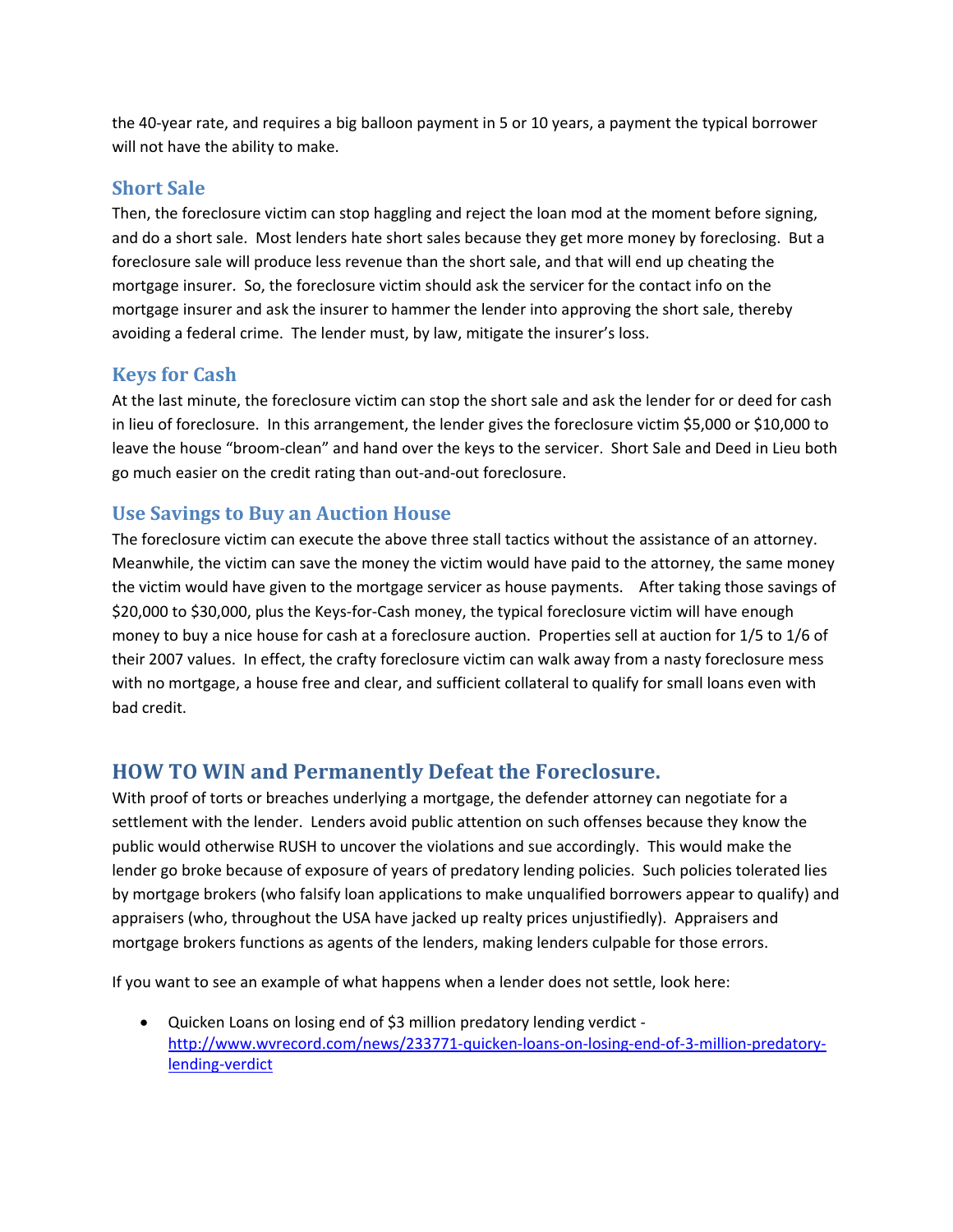See more facts supporting the truth of my comments:

- FDIC Sues LPS and CoreLogic Over Appraisal Fraud; Shows Investors Leaving Money on the Table http://www.ritholtz.com/blog/2011/05/fdic-sues-lps-and-corelogic-over-appraisal-fraud-showsinvestors‐leaving‐money‐on‐the‐table/
- Confusing lawyer fees complicate foreclosure battles ‐ http://www.tampabay.com/news/confusing-lawyer-fees-complicate-foreclosurebattles/1173271 *'"I fight like hell for people, but I'm also constantly telling my clients that at the end you're probably going to lose it,''* says Mark Stopa, a Tampa Bay defense lawyer.'
- Jury returns guilty verdict on all counts against appraiser in mortgage ‐ http://blog.cleveland.com/metro/2009/02/jury\_returns\_guilty\_verdict\_on\_1.html
- Mortgage Banking Giant, Deutsche Bank Agrees to Pay Homeowner \$30,000 as Part of Settlement Agreement Reached in a New Jersey Foreclosure Court ‐ http://www.prnewswire.com/news‐releases/mortgage‐banking‐giant‐deutsche‐bank‐agrees‐to‐ pay‐homeowner‐30000‐as‐part‐of‐settlement‐agreement‐reached‐in‐a‐new‐jersey‐foreclosure‐ court‐123804609.html
- FBIMortgage Fraud Report 2006 ‐ http://www.fbi.gov/stats‐services/publications/mortgage‐fraud‐2006
- Foreclosure Scams Up as 'Piranhas' Circle ‐ http://abcnews.go.com/Business/Economy/story?id=6966576&page=1
- Mortage-fraud case shows how real-estate insiders scammed the system for profit http://seattletimes.nwsource.com/html/localnews/2008791870\_brooks27m.html

# **How to Make Courts Hold Lenders Accountable for the Realty Value Collapse**

The US Government's own Financial Crisis Inquiry Commission report (http://fcic.law.stanford.edu/) explained in detail how government and the financial industry colluded to bring about the financial crisis and the consequent collapse of jobs and realty values. In point of fact, lenders brought on the crisis by preying on incompetent borrowers whom the lending industry had lured for a decade with irresistible television ads to borrow money, money which millions of borrower could not repay.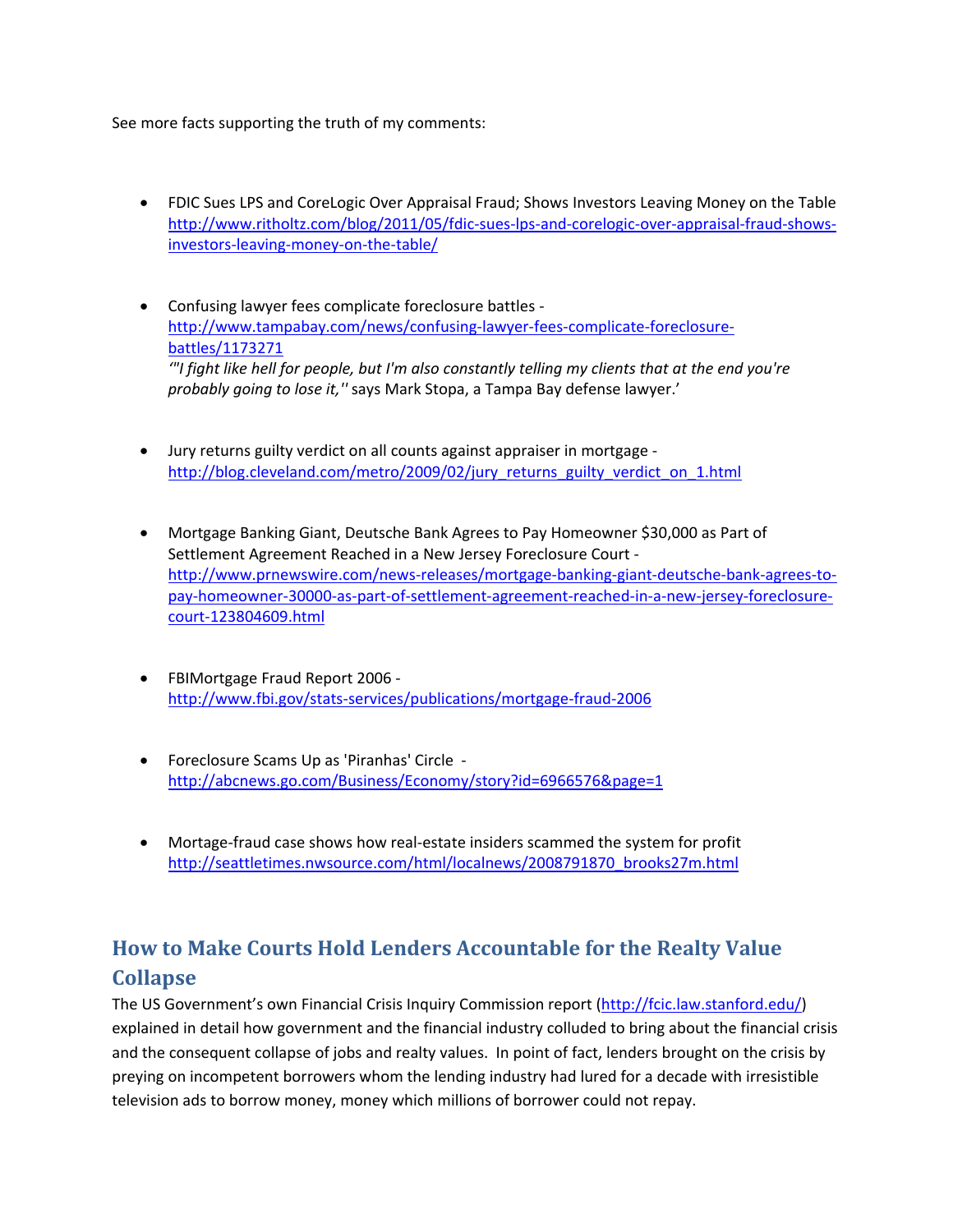Courts should hold lenders generally accountable for collapsing the value of realty through bogus lending practices.

Courts WILL do that if foreclosure defenders sue for the RIGHT reason:

#### *Tortious conduct and contract breaches underlying the mortgage*.

If you want hard core details on how to make this happen, contact the ONLY fraud examiner I know of who does a proper discovery of the torts and breaches:

Storm Bradford MortgageFraudExaminers.com 703 622 5181

I have written considerably on this topic in these:

- Lawmen Google Group http://groups.google.com/group/lawmen; and
- Bob Hurt Blog http://bobhurt.blogspot.com.

Many so-called forensic auditors run a computer program into which they enter information from the mortgage documents, and then produce a report showing useless violations of TILA (Truth in Lending ACT) and RESPA (Real Estate Settlement Procedures Act) laws. Most such violations will produce little or no benefit for the foreclosure victim, and the victim thereby wastes money on the phony audit.

EVEN IF an audit justifies a rescission for recent TILA violation on a refinance loan on a victim's home, if the house has collapsed in value (and it has, as much as 40%), the court will not rescind the mortgage and restore the lender and borrower to pre‐loan conditions. Why? Because the borrower does not have the money to repay the lender the borrowed amount, even after the lender returns ALL the borrower's payments and fees.

Bradford's service produces a report, optionally styled as a complaint, revealing all relevant TILA, RESPA and OTHER relevant violations, plus contract breaches, appraiser fraud, mortgage broker fraud, and lender fraud evident in the documents related to the mortgage. And he delivers the report within7 to 10 business days.

# **Mortgage‐Related Issues of Serious Concern to All**

As a real estate reporter, you really ought to bring up other shifty characteristics of the typical mortgage loan:

- 1. Pressure to sign the purchase agreement requires closing of the loan IF the buyer obtains funding. Most buyers have no time to preview the closing documents and have to read and discuss them at the closing table, which they almost never do.
- 2. No contract with the lender The lender and borrower should sign an agreement in which the lender agrees to lend money and the borrower agrees to borrow and repay money, and which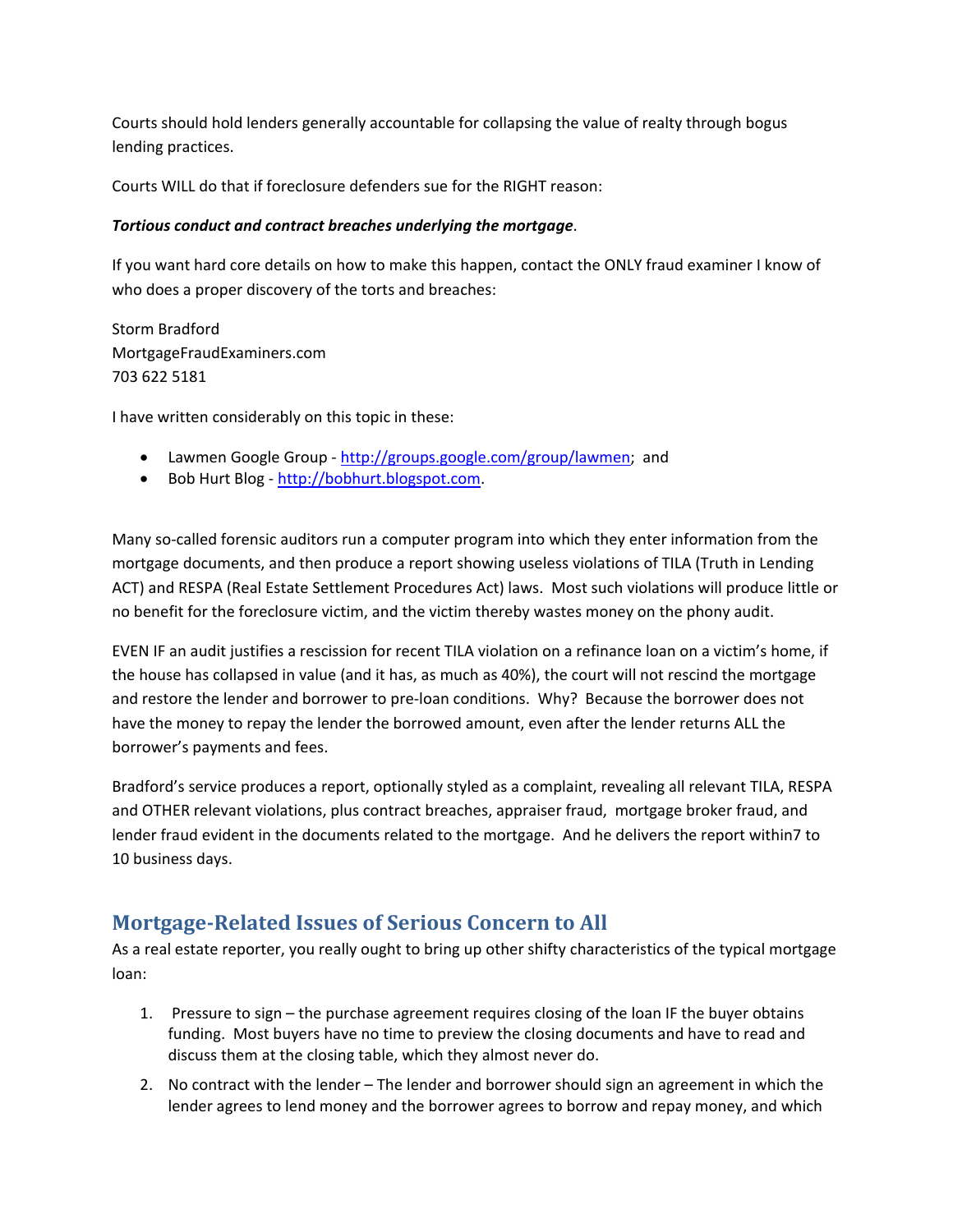states the various terms of the note and mortgage, well in advance of closing, to give the borrower the chance to review the documents with a qualified title/loan attorney. Without such privity of contract, a lender actually has only limited right to enforce the note and mortgage.

- 3. No money US law makes Federal Reserve Notes (FRNs) into legal tender unconstitutionally. Article I Section 10 provides that "No State shall make any Thing but Gold and Silver Coin tender in payment of debt." Even though the US  $5<sup>th</sup>$  Circuit ruled that a "dollar is a dollar," it costs \$35 in FRNs to buy a US Minted Silver Eagle dollar. US Law makes FRN's redeemable in lawful money, but does not set the redemption rate, leaving people confused about its ever changing value in gold or silver coinage. Use of FRNs has become a custom, one that makes it difficult to evaluate the effect of lack of real circulating money on real estate purchases or loan repayments in the several states. A FRN does not constitute "money." As a note with no definite terms written on it, such as silver certificates used to have, which most Americans have never seen, it does not even constitute a valid note.
- 4. Unconscionability few borrowers would sign the note and mortgage under the standard terms if they knew the implications. The lender never signs these unilateral adhesion agreements, and never actually covenants with the borrower.
- 5. In the Note, the borrower agrees "For a loan I have received" even though the borrower at the time of signing has not received any loan.
- 6. In the Mortgage, the borrower agrees "I am seised of the estate" even though the borrower at the time of signing has NO seisin of the estate.
- 7. In the Mortgage, the borrower transfers the realty and associated items to the lender. This is unconscionable because it means the borrower does not own the realty; the lender owns it.
- 8. At closing the closer hands the check to the seller, not to the borrower. The bank account of the closer has no funds in it from the lender to cover the check, so it is a "hot" check, in spite of wet/dry funding laws.
- 9. The above facts seem to mean that the borrower borrows only the realty, and not the money for purchasing the realty. Nothing in the Mortgage or Note asserts or implies that the lender has no possessory right to the realty. But language in the mortgage allow the lender to enter the realty to verify repairs made.
- 10. The Mortgage provides a non‐refundable loss reserve fund into which the borrower's mortgage insurance premium goes if the mortgage decides to drop the insurance. This amounts to an extra cost of the loan which does not appear on the HUD‐1 Settlement Report, and it thereby seems to anticipate a RESPA violation.
- 11. The borrower signs a Mortgage provision waiving right to notice in the event of assignment of the note. This prevents the borrower of knowing who benefits from the mortgage payment.
- 12. The note actually belongs to the maker unless the maker transfers ownership or sells it to another party, like the lender. The holder in due course merely holds, and does not own, the note, and must return it to the maker (borrower) upon satisfaction of the note's terms. The mortgage allows the lender to sell the note, but that does not mean the owner gets to keep the proceeds of the sale, since the note belongs to the borrower. This messed up language in the mortgage constitutes a fraud. It seems to mean the lender owns the note, but it actually mans the lender owns the beneficial interest in the note, the right to receive the payment stream.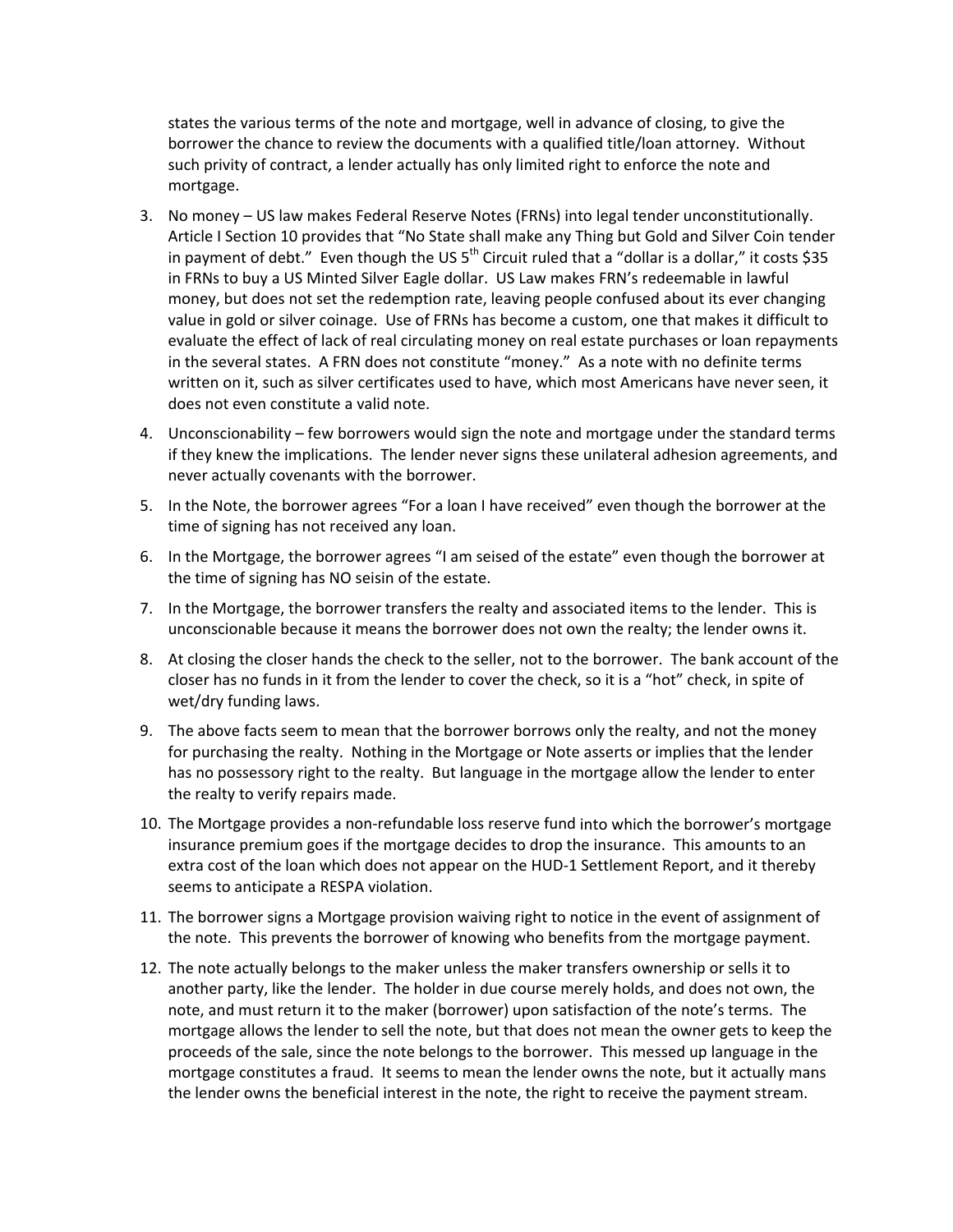Attorneys around America have allowed this insane language to creep into the mortgage to imply an untruth and non-fact. The lender does not own the note. The lender owns ONLY the right to receive payments of principal and interest, and the right to assign that right in whole or part to others. Read Article III of the UCC (Uniform Commercial Code).

- 13. Any note with a term longer than 9 months becomes a security, invoking the provisions of Article VIII of the UCC.
- 14. Securitization, when it earns money for the lender‐trustee chain of note holders, constitutes conversion of the chattel of the borrower (the note) to the lender‐trustee chain's personal use, thereby entitling the borrower to all the profit earned. Attorneys for borrowers ought to sue for such profits in a trover action.

You also ought to bring up crookedness in the typical foreclosure, such as

- 1. Phony loan modifications which the servicer offers even though the servicer does not own the loan and therefore cannot modify it. Usually, the securitization trustee owns the loan, and when it goes into default, the trustee assigns it to a bank willing to foreclose. Such an assignment goes for much less money than normal because all know that the defaulted loan will lose a lot of its value in legal fees, lost interest, and other expenses over time, and possibly require multiple lawsuits. The servicer lobbies to buy the "bad paper" from the trustee, and sometimes wins. Then and ONLY THEN can the servicer make a loan mod. Until then, the servicer strings the foreclosure victim along with hopes of a loan mod, and most of the time forecloses anyway because of failure to buy the loan or because of some advantage in foreclosing, such as getting money from the auction, the mortgage insurer, AND the FDIC.
- 2. Putting a shill at the auction to buy the foreclosed realty for 1/6 of the loan amount of less, and then "flip" it back to the lender for a few thousand dollars. Now the lender can collect the mortgage insurance and FDIC benefits, and add the foreclosed realty to its REO (real estate owned) cache, or flip it a fast profit to another investor.
- 3. Lenders who knowingly put bad loans in the trust CHEATED the buyers of the security certificates (often big banks). See this example.
	- **European financial group Dexia SA (DEXI.BR) sued Deutsche Bank AG** (DBKGn.DE) for losses on \$1 billion of bonds that it bought from the German lender, which it accused of simultaneously betting against home loans backing the securities. http://www.reuters.com/article/2011/07/14/us‐dexia‐deutschebank‐lawsuit‐ idUSTRE76D5GC20110714

I won't get into the missing note, robo‐signing, phony notarizations and assignments, and securitization fraud or irregularities. While such arguments have legal validity, they only prolong the inevitable foreclosure and waste everybody's money. Courts allow lenders to enforce or replace lost or destroyed notes, and accept copies along with a payment trail and other evidence of the debt as proof of validity of the debt, And securitization fraud cannot even delay foreclosure. I can think of only one remotely practical reason for delays – to stall for foreclosure victims who have no means of income. And, as I have pointed out, such victims can stall without paying an attorney.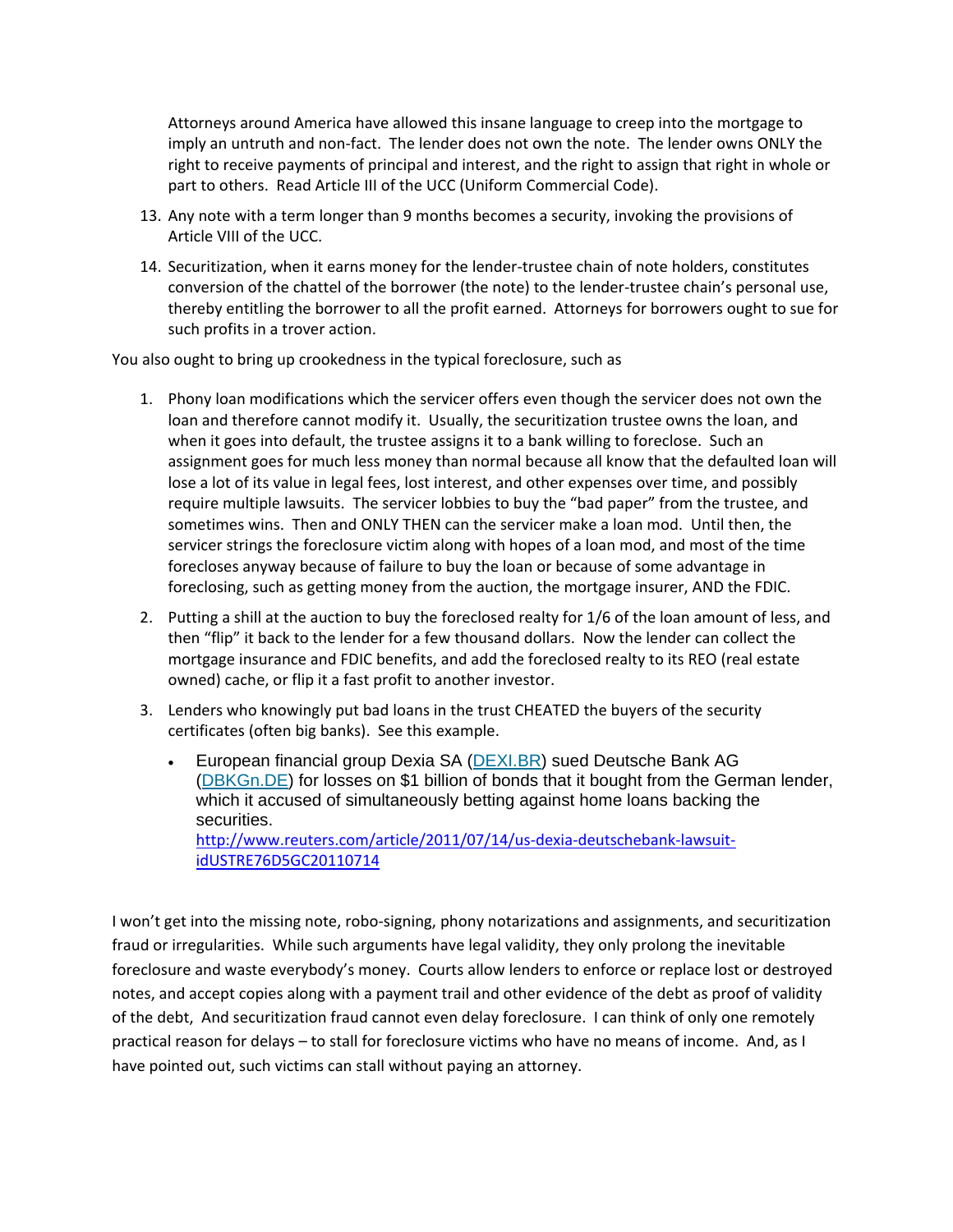# **Why This Should Matter to Foreclosure Defense Attorneys**

In the final analysis, attorneys owe their clients the very best "WIN" possible for the money. For far less than \$5000, IFF they go to the right service provider, they can purchase a mortgage fraud examination and receive a report styled as a finished complaint within 10 business days, ready for negotiating a settlement or filing with the court, regardless of the state of the USA. I have recommended Storm Bradford, but *any* who give service of quality, completeness, and legal sufficiency equal to or better than his should suffice. Most attorneys cannot or will not do such an investigation, and most will charge \$5,000 to \$10,000 to draft such a complaint. Thus, Bradford's service fits easily into their pricing structure with room for them to profit from it.

#### **A Little Extra Help for Foreclosure Defender Attorneys if Needed**

I recently spoke on the phone with Bradford about helping new or inexperienced attorneys settle or sue. He said that he has coached defense counsel for 35 years in beating their opponents in litigation. I found more details about that service at http://instantlawpartner.com. It follows that he can help foreclosure defenders win foreclosure battles just as he has for decades helped criminal defense lawyers beat prosecutors.

## **Why Foreclosure Victims Need a COMPETENT Attorney**

Unfortunately, nothing can replace practical, actual experience in court and the litigation process that an actual attorney receives. This experience teaches the attorney about the "legal landscape," knowledge akin to that of Indian Scouts in the days of the Wild West, or today's Reconnaissance Marines. With this experience and knowledge of working with judges and related procedures and evidence rules, a competent attorney will usually beat the incompetent attorney or unskilled pro se litigant every time, regardless of the merits of the case. In other words, having a good case, one that will win on the merits in an honest court with evenly matched opposing litigants, just does not suffice to produce a win. Foreclosure victims NEED a competent attorney.

To make sure your attorney has the requisite competence, ask the prospective attorney for

- the number of similar cases litigated
- their outcome (who won, and what "win" means)
- special qualifications for dealing with such cases, and
- proof of malpractice insurance.

It makes little sense to hire an attorney who has no winning experience in your kind of case. However, even a bad lawyer gives you a better chance of winning than going it alone.

Note that foreclosure defense constitutes a relatively new field in litigation, so you will find few truly qualified litigators. Just as many criminal defense attorneys don't develop litigation competence because they plea‐bargain so many cases, foreclosure defenders don't become competent by simply delaying the foreclosure which eventually happens, and bilking their clients for the privilege. They develop competence by WINNING, not delaying, and they WIN by finding the tortious conduct, contract